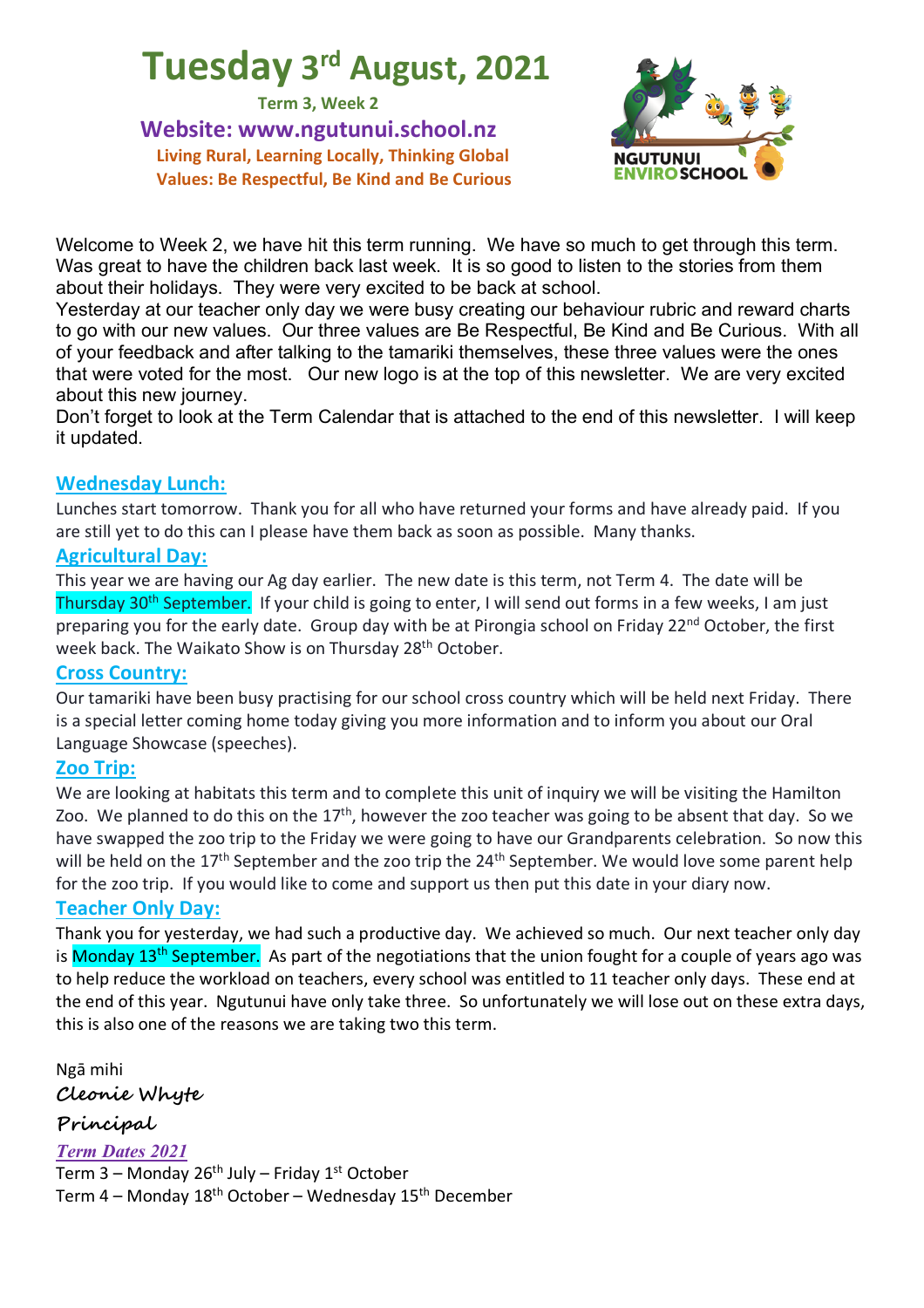# Term 3 Dates:

| Week                               | Monday                               | Tuesday                                                     | Wednesday                                                                     | Thursday                                                                               | Friday                                                      |
|------------------------------------|--------------------------------------|-------------------------------------------------------------|-------------------------------------------------------------------------------|----------------------------------------------------------------------------------------|-------------------------------------------------------------|
| Two<br>$2-6$ Aug                   | <b>Teacher</b><br>Only<br><b>Day</b> |                                                             | <b>Lunches</b><br><b>Tuna Pasta</b><br><b>Bake</b>                            |                                                                                        |                                                             |
|                                    |                                      |                                                             | <b>Flying Start</b>                                                           |                                                                                        |                                                             |
| <b>Three</b><br>$9 - 13$<br>August | <b>Assembly</b>                      |                                                             | <b>Lunches</b><br><b>Pies</b>                                                 |                                                                                        | <b>School Cross</b><br><b>Country - 2pm</b>                 |
|                                    |                                      |                                                             | <b>Flying Start</b><br><b>BOT Hui</b><br>6.30pm                               |                                                                                        |                                                             |
| Four<br>$16 - 20$<br>August        |                                      | <b>Lunches</b><br><b>Sausages and</b><br><b>Potato Bake</b> |                                                                               | <b>Scholastic Book</b><br>Order due back<br><b>Lower Waipa</b><br><b>Cross Country</b> |                                                             |
|                                    |                                      |                                                             | <b>Flying Start</b>                                                           |                                                                                        |                                                             |
| <b>Five</b><br>23-27<br>August     | <b>Book Week</b><br><b>Assembly</b>  |                                                             | <b>Lunches</b><br><b>Macaroni and</b><br><b>Cheese</b><br><b>Flying Start</b> | <b>Book fair and</b><br>speech night<br>$5.30 - 6.30$ Books<br><b>6.30pm Speeches</b>  | <b>Come dressed as</b><br>your favourite<br>book character  |
|                                    |                                      |                                                             |                                                                               |                                                                                        |                                                             |
| <b>Six</b><br>30th Aug             |                                      |                                                             | <b>Lunches</b><br><b>Lasagne</b>                                              | <b>Lower Waipa</b><br><b>Speech Finals</b>                                             |                                                             |
| 3rd Sept                           |                                      |                                                             | <b>Flying Start</b>                                                           |                                                                                        |                                                             |
| Seven<br>6-10 Sept                 | 4-12 Sept<br>Conservation<br>Week    |                                                             | <b>Lunches</b><br>Vegetable<br>Soup and a<br><b>bun</b>                       |                                                                                        |                                                             |
|                                    | <b>Assembly</b>                      |                                                             | <b>Flying Start</b>                                                           |                                                                                        |                                                             |
| Eight<br>$13 - 17$<br>Sept         | <b>Teacher</b><br>Only<br><b>Day</b> |                                                             | <b>Lunches</b><br><b>American</b><br><b>Hotdogs</b><br><b>Flying Start</b>    |                                                                                        | <b>Grandparents</b><br>Celebration -<br>$11am -$<br>12.40pm |
|                                    |                                      |                                                             | <b>BOT Hui</b><br>6.30pm                                                      |                                                                                        |                                                             |